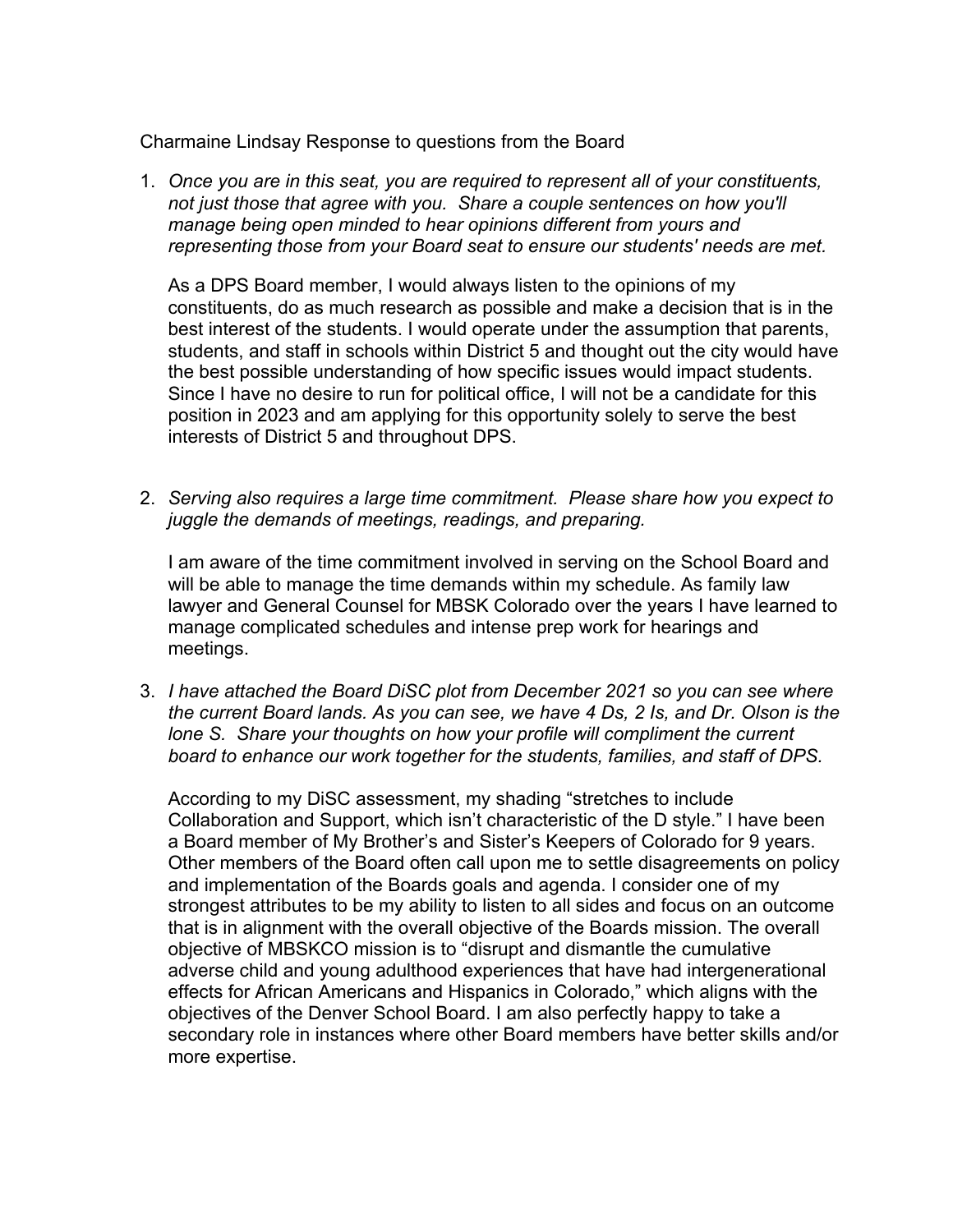4. *I acknowledge the strengths each of you would bring to the role of the Board and I know how important it is to consider the areas that might be challenging in this role. Please read the portion of your DiSC report from page 6, "What is stressful for you?" Instead of asking each of you individual questions, share some ways you'll work to overcome some of the areas that might become more pronounced by serving on the Board. For example, my DiSC report states that I have a hard time arguing for my point of view. To that end, I have been working on raising my thoughts and point of view even though it is uncomfortable for me by getting coaching, writing things out ahead of time, and talking through my thoughts with trusted friends. I also value building relationships with my board colleagues where we can build trust and will look forward to doing the same with whomever is appointed.*

The two stress factors that I would say present the biggest challenge to me are "getting bogged down in inefficient procedures and meetings," and "giving people negative feedback." The other stress factors listed on page 6 are area's that I believe I have been able to manage throughout my professional career. As far as getting bogged down in inefficient proceedings, I believe that it is more of a cause of anxiety for me than something that would hinder my ability to interact and be productive among the other Board Members and the community. The second one is more difficult. I have no problem giving negative feedback when there are positive things I can say to diffuse the negative. The problem I have is in sounding sincere when I have nothing positive to say and being too blunt in my criticism. I am aware of my deficiencies in this area and therefore I try to be sensitive in my language choices. In my role as a family law attorney, I believe that often the best solution is satisfactory to no one involved. Family law is not an area of a winner or a loser it is an area that focuses on the best interest of the child. I often must negotiate compromised solutions, deal with angry and emotional participants, and convince one side that they are not necessarily acting in the best interest of the children without offending them and alienating them from further discussion.

5. *What role do you think DCTA, DAEOP, FMA, and ABGW should have within DPS?*

As a lawyer and an advocate, I understand the importance of labor rights and collective bargaining, and paras making only \$15 an hour is simply not a living wage. As can be seen in the following table, even single people without any kids require nearly \$20 an hour for a living wage. https://livingwage.mit.edu/metros/19740

Also, it should be noted that while I certainly was happy that teachers received over an 11% raise three years ago, other school level employees then received less than 3% raises, begging questions of equity and progressiveness. I have heard some would like to have all school level employees negotiate with DPS as a single entity, and I believe this should be explored.